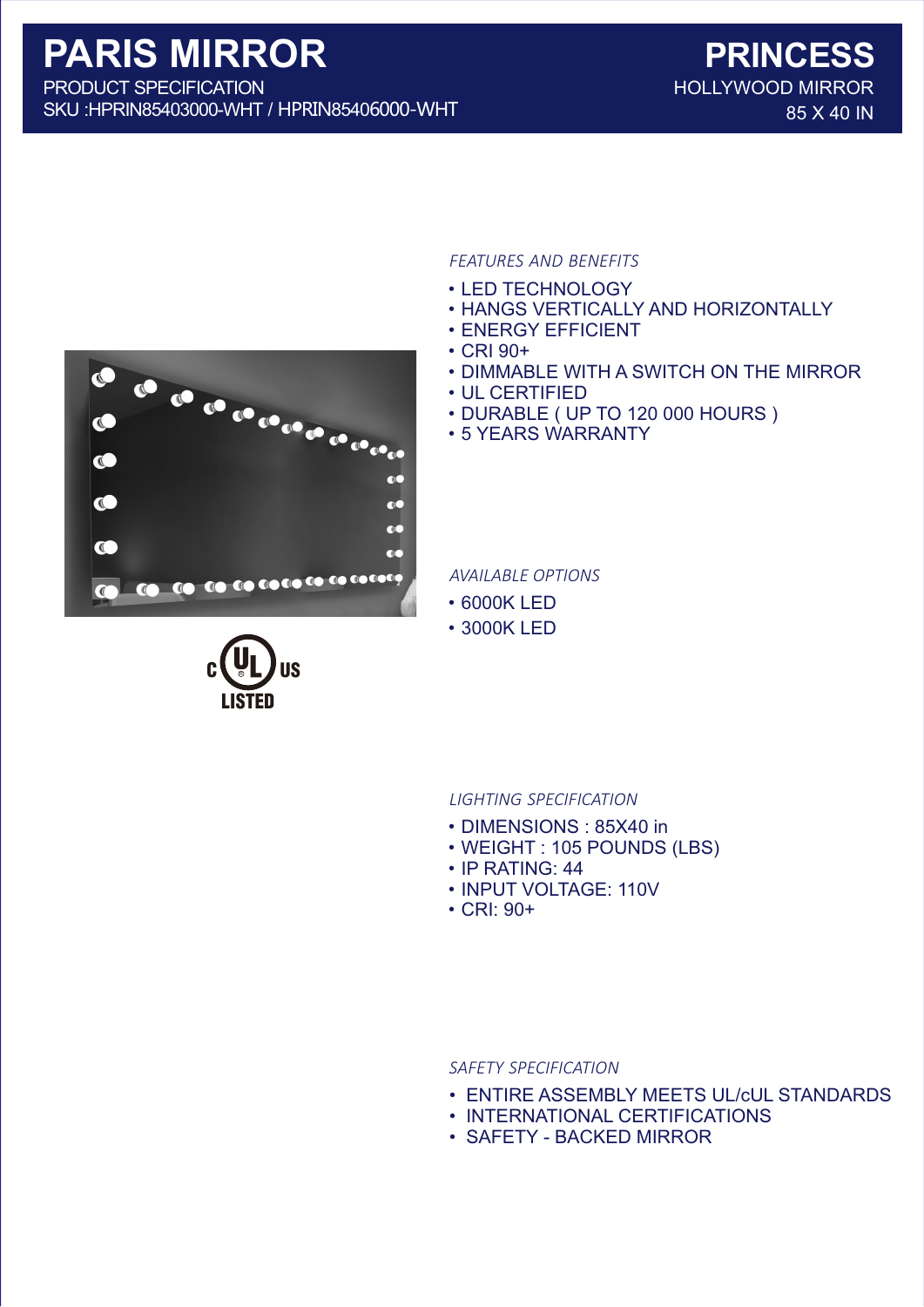## *MODELS :*

| <b>Base model</b>        | Kelvin temperature | <b>Dimensions</b>                                         | Lumens | Power requirements |
|--------------------------|--------------------|-----------------------------------------------------------|--------|--------------------|
| <b>HPRIN85403000-WHT</b> | 3000K              | 85"W x 40"H x 2"D<br>$(2159mm \times 1016mm \times 50mm)$ | 8640   | 110 VAC, 96W       |
| <b>HPRIN85406000-WHT</b> | 6000K              | 85"W x 40"H x 2"D<br>$(2159mm \times 1016mm \times 50mm)$ | 10240  | 110 VAC, 96W       |





*INSTALLATION & AFTER CARE INSTRUCTIONS*:

- 110V HARD WIRED ELECTRICAL CONNECTION
- Z BAR INCLUDED
- MIRROR SHOULD BE CONTROLED BY AN ON/OFF WALL SWITCH
- INSTALLATION WIRING MAY BE DIFFERENT WITH MIRRORS EQUIPPED WITH ADDITIONAL OPTIONS.